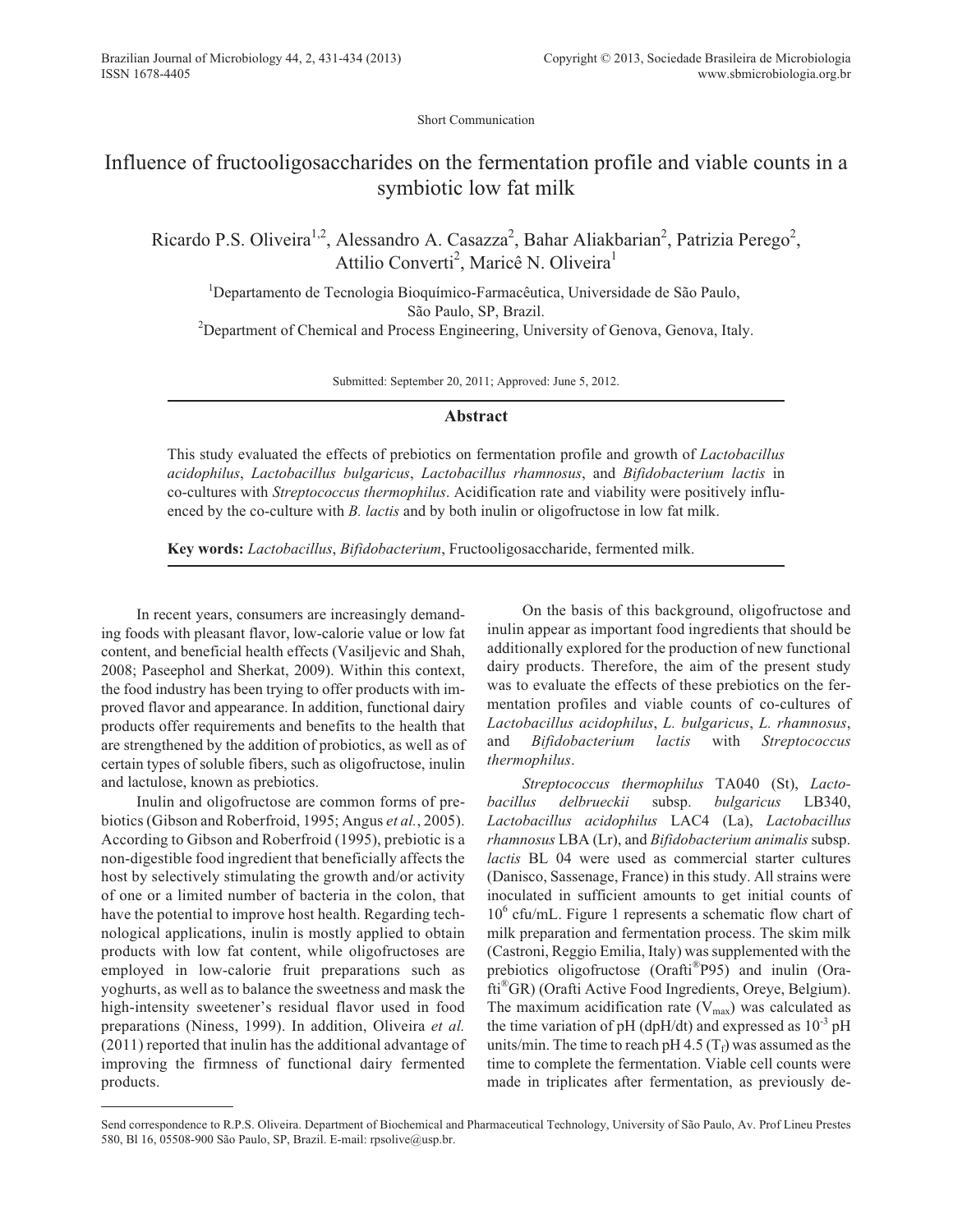

**Figure 1** - Schematic flow chart of milk preparation and fermentation process.

scribed by Oliveira *et al.* (2009a). Samples (1.0 mL) were added to 9.0 mL of 0.1% sterile peptone water; then, appropriate dilutions were made, and each bacterium was counted in the three most appropriate dilutions, applying the pour plate technique. Subsequently, *S. thermophilus* was plated into M17 agar (Oxoid, Basingstoke, UK) and then submitted to aerobic incubation at 37 °C for 48 h. Enumeration of *L. bulgaricus* was carried out in MRS agar (Oxoid), acidified to 5.4 with acetic acid, followed by aerobic incubation at 37 °C for 48 h. *L. acidophilus* and *L. rhamnosus* were grown anaerobically at 37 °C for 72 h in MRS agar (Oxoid). *B. lactis* was counted in MRS agar containing 50 g/L cysteine, after jar anaerobic incubation at 37 °C for 72 h. Anaerobic conditions were ensured by the use of AnaeroGen (Oxoid). Variations with respect to the mean values were presented as standard deviations. Mean values of these parameters were submitted to analysis of variance (ANOVA), using the Statistica Software 6.0

(StatSoft, Tulsa, USA). They were compared using the Tukey test at significance level  $p < 0.05$ .

Table 1 shows the results obtained for fermentations of low fat milk as such (control) or supplemented with 40 mg/g of inulin or oligofructose by strains *L. bulgaricus* St-Lb, *L. acidophilus* St-La, *L. rhamnosus* St-Lr or *B. lactis* St-Bl in binary co-cultures with *S. thermophilus*.

 $V_{\text{max}}$  ranged from 17.06 10<sup>-3</sup> upH/min(St-Lr in the control) to  $23.17 \frac{10^{-3}}{9}$  upH/min (St-La in milk supplemented with oligofructose). In the presence of oligofructose and inulin, the average  $V_{\text{max}}$  values obtained with all the co-cultures were 12.2% and 6.4% higher than in the control, respectively, and approximately 15% higher than those obtained in previous study (Oliveira *et al.*, 2009a) both in the presence and in the absence of inulin, probably due to the presence of 0.5% fat in the milk used in this study. Recent studies reported that fat components present in milk, like conjugated linoleic acid, provided functional characteristics (Oliveira *et al.*, 2009b; Rodrigues *et al.*, 2011). Probably, this component may have positively influenced the fermentation profile and growth of probiotic bacteria.

It should be noted that the time to complete fermentation  $(T_f)$  ranged from 4.2 h (St-Lb in the presence of oligofructose) to 11.3 h (St-Lr in the control), which means that the fermentation profile depended, not only on the interactions between St and the others microorganisms, but also on the type of prebiotic supplemented. In the presence of oligofructose, the average time to complete fermentation by all the binary co-cultures was in fact approximately 21%

**Table 1** - Maximum acidification rate (V<sub>max</sub>), time to reach pH 4.5 (T<sub>f</sub>), and viable cell counts in fermentations of low fat milk (M), supplemented with 40 mg/g inulin (M+I) or oligofructose (M+O), by *S. thermophilus*in co-culture with *L. bulgaricus*(St-Lb), *L. acidophilus*(St-La), *L. rhamnosus*(St-Lr) or *B. lactis* (St-Bl)

| Milk  | Co-culture | $V_{\text{max}}$ (10 <sup>-3</sup> pH units/min) | $T_f(h)$                     | Viable cell counts ( $log c$ fu/mL*) |
|-------|------------|--------------------------------------------------|------------------------------|--------------------------------------|
| M     | St-Lb      | $20.880.25^a$                                    | $4.39 \pm 0.12$ <sup>c</sup> | $7.41 \pm 0.21$ <sup>c</sup>         |
| M     | St-La      | $19.47 \pm 0.31^{\rm b}$                         | $10.33 \pm 0.21^k$           | $7.35 \pm 0.06^b$                    |
| M     | $St-Lr$    | $17.06 \pm 0.25^b$                               | $11.31 \pm 0.08^1$           | $7.03 \pm 0.24^{\circ}$              |
| M     | St-Bl      | $18.91 \pm 0.19^{\circ}$                         | $8.99 \pm 0.18^{\text{i}}$   | $7.67 \pm 0.13^{\rm h}$              |
| $M+I$ | St-Lb      | $20.55 \pm 0.25^{\rm h}$                         | $4.26 \pm 0.20^b$            | $7.55 \pm 0.12^e$                    |
| $M+I$ | St-La      | $21.35 \pm 0.24^{\circ}$                         | $8.55 \pm 0.14^{\rm h}$      | $7.78 \pm 0.07$ <sup>g</sup>         |
| $M+I$ | St-Lr      | $19.52 \pm 0.31^{\circ}$                         | $9.03 \pm 0.24$ <sup>j</sup> | $7.88 \pm 0.11^d$                    |
| $M+I$ | $St-B1$    | $19.77 \pm 0.18$ <sup>f</sup>                    | $8.41 \pm 0.15^g$            | $8.55 \pm 0.19^k$                    |
| $M+O$ | St-Lb      | $21.22 \pm 0.19^i$                               | $4.19 \pm 0.20^a$            | $7.45 \pm 0.12^{\mathrm{f}}$         |
| $M+O$ | St-La      | $23.17 \pm 0.22^k$                               | $7.44 \pm 0.08$ <sup>d</sup> | $7.66 \pm 0.07^i$                    |
| $M+O$ | $St-Lr$    | $20.36 \pm 0.31^8$                               | $8.13 \pm 0.11^e$            | $7.44 \pm 0.11^{\rm j}$              |
| $M+O$ | $St-B1$    | $20.88 \pm 0.22^{\text{a}}$                      | $7.99 \pm 0.11^{\mathrm{f}}$ | $8.11 \pm 0.19$ <sup>1</sup>         |

Means  $(n = 3)$  ± standard deviation with different letters in the same column are significantly different ( $p < 0.05$ ).

\*Counts of *L. bulgaricus* (St-Lb), *L. acidophilus* (St-La), *L. rhamnosus* (St-Lr) or *B. lactis* (St-Bl), according to the microorganism employed along with *S. thermophilus*.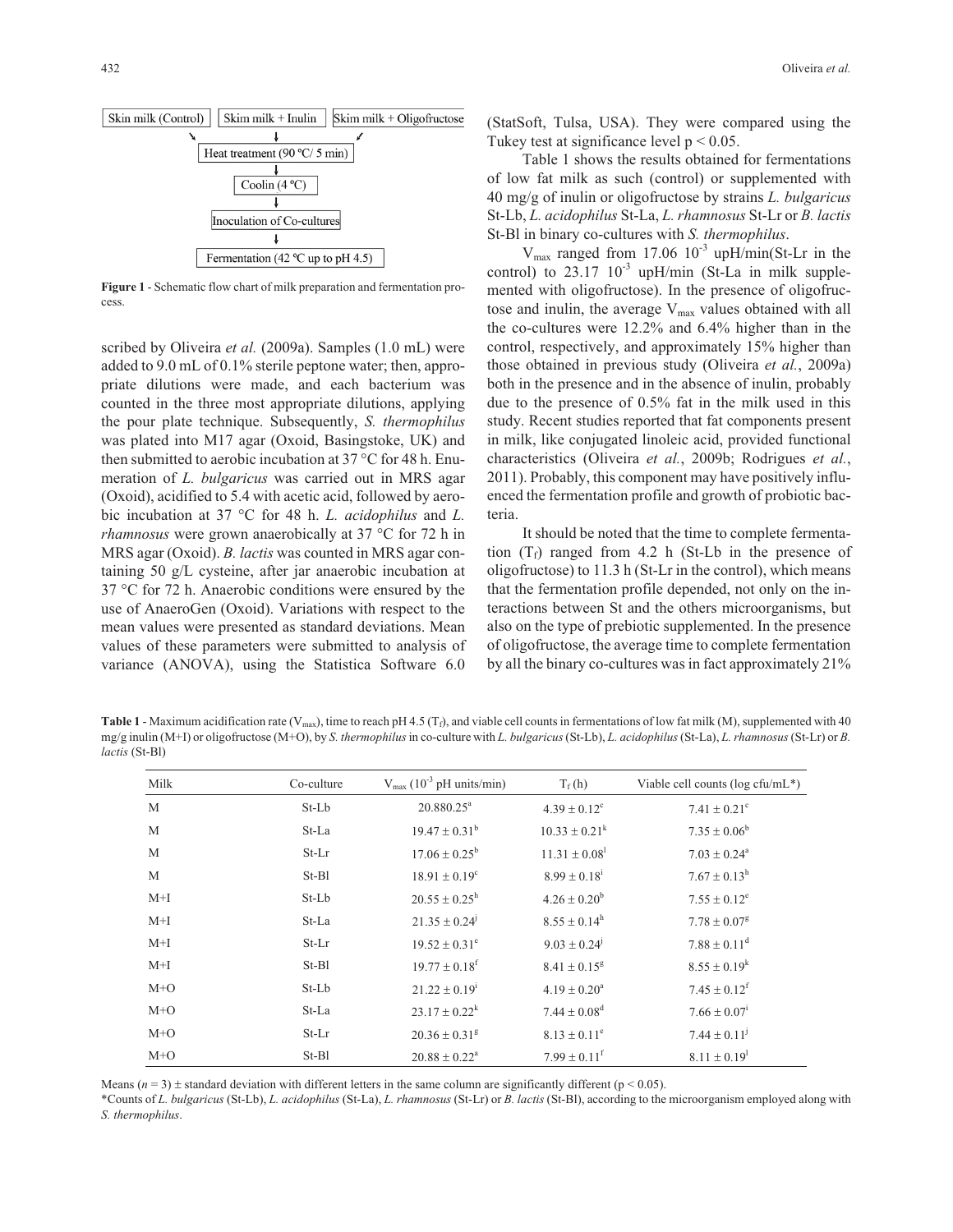and 8% shorter than in the control and in the presence of inulin, respectively (Table 1). Such an effect demonstrates that both oligofructose and inulin stimulated the metabolism of the binary co-cultures. Moreover, it is noteworthy that the use of these prebiotics decreased, in general, the fermentation time of all the binary co-cultures, mainly of St-Lr, for which the addition of inulin and oligofructose decreased  $T_f$  by no less than 20% and 28%, respectively, when compared to the control. This last result confirms that the combination of St-Lr and prebiotics could be satisfactorily exploited in the dairy industry (Tannock *et al.*, 2000; Capela *et al.*, 2006; Rodríguez-Alcalá *et al.*, 2011).

Of the two prebiotics, oligofructose accelerated the acidification more than inulin did, likely because its polymerization degree is much lower than that of inulin (Angus *et al.*, 2005), which made its partial hydrolysis quicker.

Table 1 shows the counts after 1 day-storage at  $4^{\circ}$ C since the end of fermentations of co-cultures of *S. thermophilus* with either Lb or the selected probiotics, both in the presence and in the absence of oligofructose or inulin. Viable St counts (results not shown) were not significantly influenced by the type of prebiotic or probiotic used, varying only between 8.9 and 9.1 log cfu/mL. On the other hand, significant differences were observed for viable counts of the probiotic bacteria, which were strongly influenced by the presence of FOS as well ( $p < 0.05$ ). As expected by the above considerations, the mean probiotics viable counts were 7.8% and 4.1% higher than in the control, respectively, in the presence of oligofructose and inulin. The influence of FOS on probiotic survival is consistent with the observations of several authors, who observed a clear beneficial action of these prebiotics on the viability of *L. rhamnosus*, *L. acidophilus*, and *Bifidobacterium* spp. in fermented milk and other dairy products (Dave and Shah, 1996; Oliveira *et al.*, 2009a; Paseephol and Sherkat, 2009).

Finally, St-Bl was the binary co-culture most stimulated by the presence of inulin and oligofructose; it did, in fact, show average viable counts 6% and 12% higher, respectively, than in the control. These results demonstrate that the interaction between pre- and probiotics was positive, according to the definition proposed by Gibson and Roberfroid (1995).

According to Angus *et al.* (2005), both inulin and oligofructose promote the growth of bifidobacteria in absolute terms. Briefly, fructose released from their partial hydrolysis catalyzed by inulinase may be metabolized as an additional carbon and energy source (Mayo *et al.*, 2010). In the presence of external oligosaccharides and polysaccharides like inulin or oligofructose, bifidobacteria are, in fact, able to uptake the monomers from their hydrolysis through the fructose-6-phosphate shunt (McKellar and Modler, 1989; Tharmaraj and Shah, 2003; van der Meulen *et al.*, 2006).

In general, these results as a whole not only confirm St-Lb as the best co-culture for yoghurt preparation, but

also suggest that the alternative probiotics employed in this study (La, Lr, and Bl) would be able to ensure satisfactory results in terms of fermentation profile. Moreover, oligofructose and to some extent also inulin were shown to significantly accelerate either acidification or fermentation, thus proving to be interesting prebiotics to improve the production of functional dairy products.

## Acknowledgments

The authors acknowledge the financial support of Fundação de Amparo à Pesquisa do Estado de São Paulo (FAPESP) and Coordenação de Aperfeiçoamento de Pessoal de Nível Superior (CAPES), Brazil, for the PhD fellowships of R.P.S. Oliveira.

## References

- Angus F, Smart S, Shortt C (2005) Prebiotic ingredients with emphasis on galacto-oligosaccharides and fructo-oligosaccharides. In: Tamime AY (ed) Probiotic Dairy Products. Blackwell Publishing, Marcel Dekker, Oxford, pp 120-137.
- Capela P, Hay TKC, Shah NP (2006) Effect of cryoprotectants, prebiotics and microencapsulation on survival of probiotic organisms in yoghurt and freeze-dried yoghurt. Food Res Int 39:203-211.
- Dave RI, Shah NP (1996) Evaluation of media for selective enumeration of *Streptococcus thermophillus*, *Lactobacillus* delbrueckii subsp. *bulgaricus*, *Lactobacillus acidophilus* and bifidobacteria. J Dairy Sci 79:1529-1536.
- Gibson GR, Roberfroid MB (1995) Dietary modulation of the human colonic microbiota: Introducing the concept of prebiotics. J Nutr 125:1401-1412.
- Mayo B, Aleksandrzak-Piekarczyk T, Fernández M, Kowalczyk M, Álvarez-Martín P, Bardowski J (2010) Updates in the metabolism of lactic acid bacteria. In: Mozzi *et al.* (eds) Biotechnology of Lactic Acid Bacteria: Novel Applications. Wiley-Blackwell, Iowa, pp 3-33.
- McKellar RC, Modler HW (1989) Metabolism of fructo-oligosaccharides by *Bifidobacterium* spp. Appl Microbiol Biotechnol 31:537-541.
- Niness KR (1999) Inulin and oligofructose: What are they? J Nutr 129:1402-1406.
- Oliveira RPS, Perego P, Converti A, Oliveira MN (2009a) Growth and acidification performance of probiotics in pure culture and co-culture with *Streptococcus thermophilus*: The effect of inulin. LWT - Food Sci Technol 42:1015- 1021.
- Oliveira RPS, Florence ACR, Silva RC, Perego P, Converti A, Gioielli LA, Oliveira MN (2009b) Effect of different prebiotics on the fermentation kinetics, probiotic survival and fatty acid profiles in nonfat symbiotic fermented milk. Int J Food Microbiol 128:467-472.
- Oliveira RPS, Perego P, Oliveira MN, Converti A (2011) Effect of inulin as prebiotic and synbiotic interactions between probiotics to improve fermented milk firmness. J Food Eng 107:36-40.
- Paseephol T, Sherkat F (2009) Probiotic stability of yoghurts containing Jerusalem artichoke inulins during refrigerated storage. J Funct Foods 1:311-318.